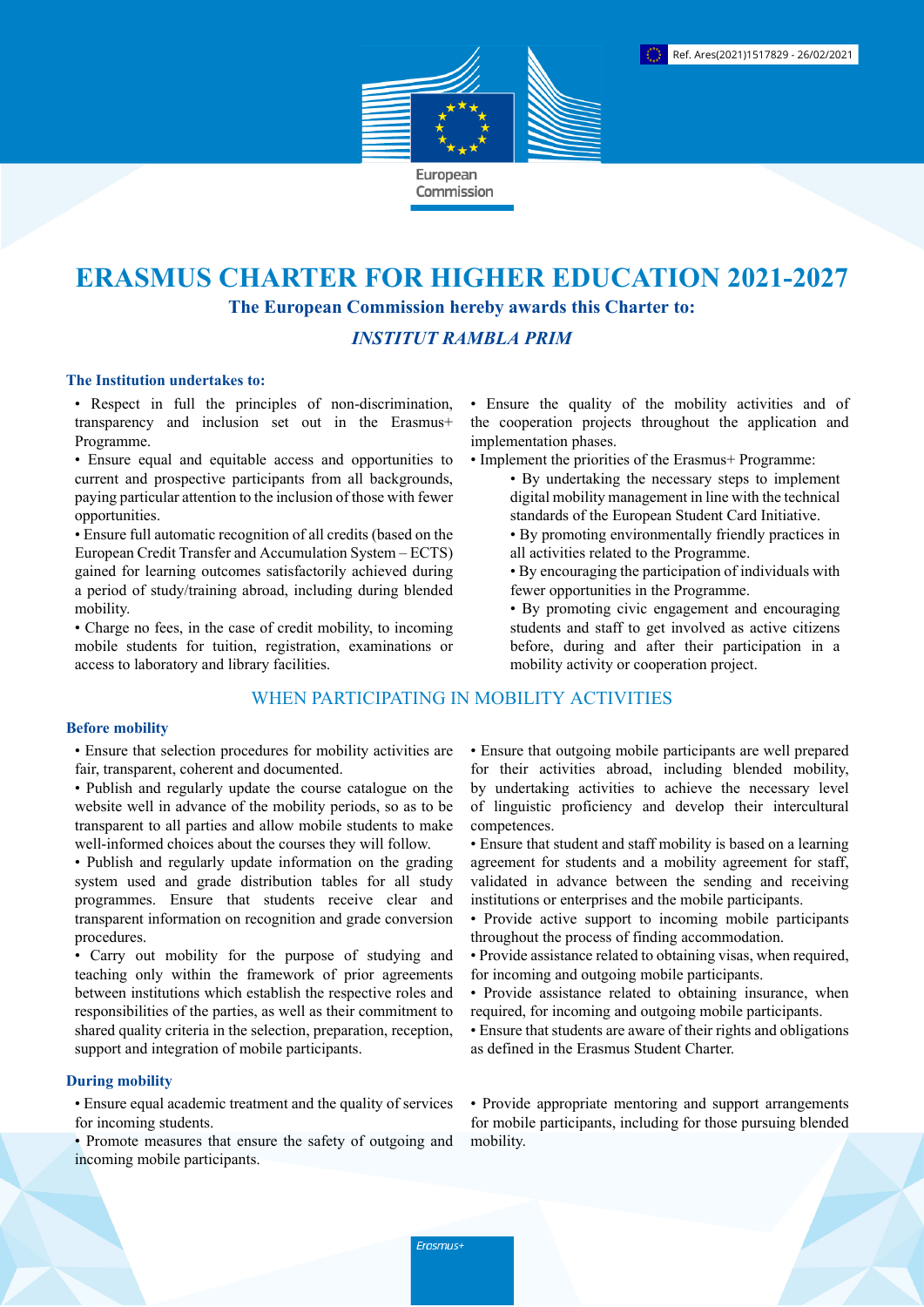• Integrate incoming mobile participants into the wider student community and in the Institution's everyday life. Encourage them to act as ambassadors of the Erasmus+ Programme and share their mobility experience.

#### **After mobility**

• Provide incoming mobile students and their sending institutions with transcripts of records containing a full, accurate and timely record of their achievements at the end of the mobility period.

• Ensure that all ECTS credits gained for learning outcomes satisfactorily achieved during a period of study/training abroad, including during blended mobility, are fully and automatically recognised as agreed in the learning agreement and confirmed by the transcript of records/traineeship certificate; transfer those credits without delay into the student's records, count them towards the student's degree without any additional work or assessment of the student and make them traceable in the student's transcript of records and the Diploma Supplement.

• Provide appropriate language support to incoming mobile participants.

• Ensure the inclusion of satisfactorily completed study and/ or traineeship mobility activities in the final record of student achievements (the Diploma Supplement).

• Encourage and support mobile participants upon return to act as ambassadors of the Erasmus+ Programme, promote the benefits of mobility and actively engage in building alumni communities.

• Ensure that staff is given recognition for their teaching and training activities undertaken during the mobility period, based on a mobility agreement and in line with the institutional strategy.

#### WHEN PARTICIPATING IN EUROPEAN AND INTERNATIONAL COOPERATION PROJECTS

• Ensure that cooperation activities contribute towards the fulfilment of the institutional strategy.

• Promote the opportunities offered by the cooperation projects and provide relevant support to staff and students interested in participating in these activities throughout the application and implementation phase.

#### FOR THE PURPOSES OF IMPLEMENTATION AND MONITORING

• Ensure that the long-term institutional strategy and its relevance to the objectives and priorities of the Erasmus+ Programme are described in the Erasmus Policy Statement.

• Ensure that the principles of the Charter are well communicated and are applied by staff at all levels of the Institution.

• Ensure that cooperation activities lead to sustainable outcomes and that their impact benefits all partners.

• Encourage peer-learning activities and exploit the results of the projects in a way that will maximise their impact on individuals, other participating institutions and the wider academic community.

- Make use of the **ECHE Guidelines** and of the [ECHE Self-assessment](https://ec.europa.eu/programmes/erasmus-plus/eche/start_en) to ensure the full implementation of the principles of this Charter.
- Regularly promote activities supported by the Erasmus+ Programme, along with their results.
- Display this Charter and the related Erasmus Policy Statement prominently on the Institution's website and on all other relevant channels.

The Institution acknowledges that the implementation of the Charter will be monitored by the Erasmus+ National Agency and that the violation of any of the above principles and commitments may lead to its withdrawal by the European Commission.

Institut Rambla Prim Consorci d'Educació

de Barcelona Generalitat de Catalunya Ajuntament de Barcelona

## Stamp Name and Signature of the Legal Representative

36509888X MIGUEL RAUSA (R: Q5855124C)

Firmado digitalmente por 36509888X MIGUEL RAUSA (R: Q5855124C) Nombre de reconocimiento (DN): 2.5.4.13=Ref:AEAT/<br>AEAT0274/PUESTO 1/36208/17022021111449,<br>SerialNumber=IDCES-36509888X, givenName=MIGUEL,<br>Sn=RAUSA SALIENTE, cn=36509888X, MIGUEL RAUSA (R:<br>Q5855124C), Z5.4.97=VATES-Q5855124 Fecha: 2021.03.04 13:58:27 +01'00'